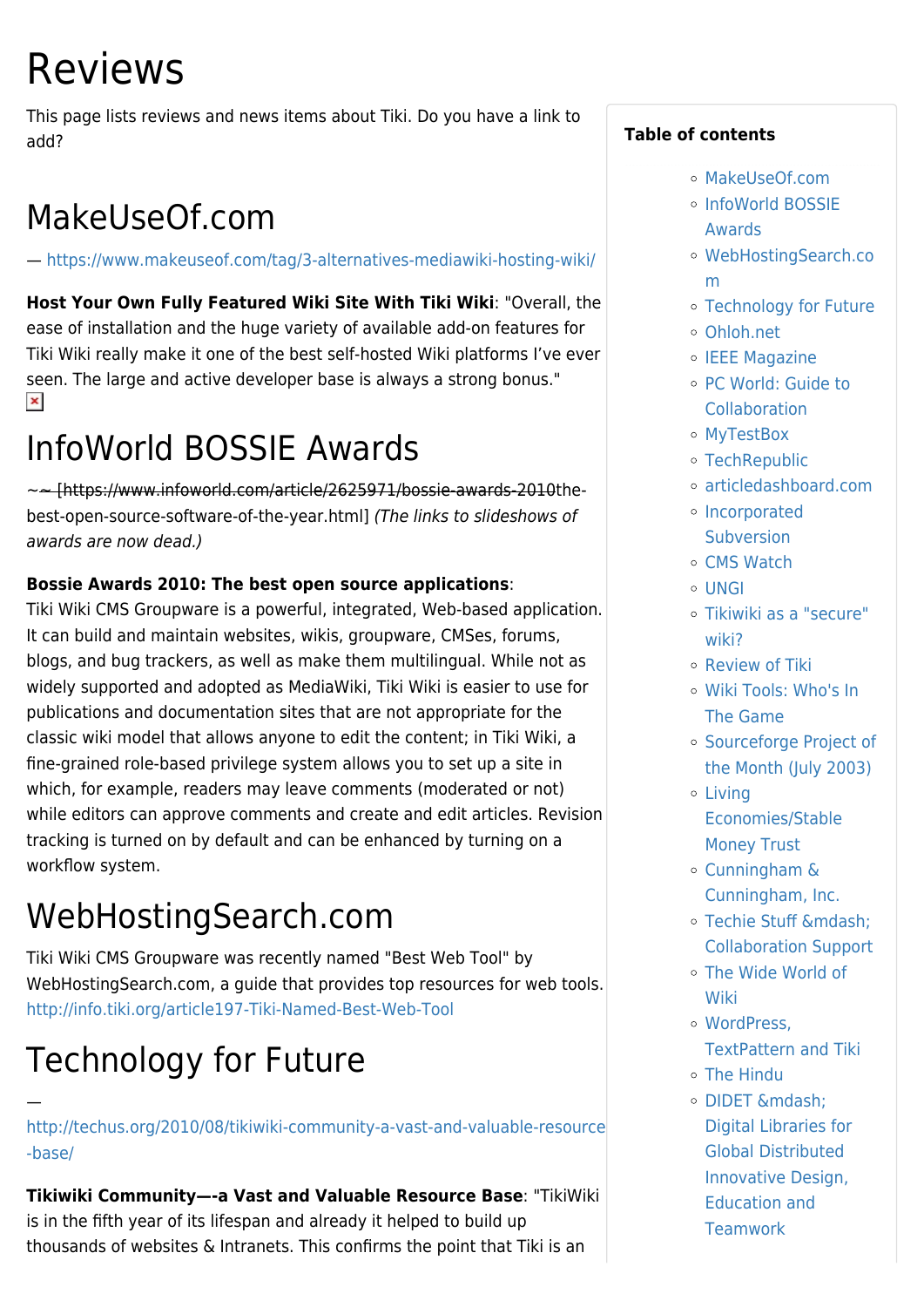extremely powerful application. Loads of features and a large community of contributors characterize TikiWiki."

## Ohloh.net

#### — [http://www.ohloh.net/p/tikiwiki/reviews?query=&sort=recently\\_added](http://www.ohloh.net/p/tikiwiki/reviews?query=&sort=recently_added) Read the latest user reviews on Ohloh.net, a free public directory of open source software and people.

## IEEE Magazine

— "**A Process That Is Not**". Hakan Erdogmus. November/December 2009 (Vol. 26, No. 6) pp. 4-7. Published by the IEEE Computer Society [http://www.computer.org/portal/web/csdl/abs/html/mags/so/2009/06/mso2](http://www.computer.org/portal/web/csdl/abs/html/mags/so/2009/06/mso2009060004.htm) [009060004.htm](http://www.computer.org/portal/web/csdl/abs/html/mags/so/2009/06/mso2009060004.htm)

A review of the Tiki development model: software the wiki way.

## PC World: Guide to Collaboration

#### [http://www.pcworld.com/businesscenter/article/144622-1/experts\\_define\\_c](http://www.pcworld.com/businesscenter/article/144622-1/experts_define_collaboration_best_practices.html) [ollaboration\\_best\\_practices.html](http://www.pcworld.com/businesscenter/article/144622-1/experts_define_collaboration_best_practices.html)

"Vendors like IBM with its Lotus Quickr offering and Jive Software with Clearspace are starting to develop commercial wiki and blogging applications, but there are many free open source applications, such as TikiWiki and Drupal, that could get the job done."

## **MyTestBox**

—

—

[http://www.mytestbox.com/wiki-software-reviews/tikiwiki-wiki-cms-groupw](http://www.mytestbox.com/wiki-software-reviews/tikiwiki-wiki-cms-groupware-system/) [are-system/](http://www.mytestbox.com/wiki-software-reviews/tikiwiki-wiki-cms-groupware-system/)

"TikiWiki (Tiki) CMS/Groupware is not only a full-featured wiki content management system and groupware. Its theme management and template system also offer unmatched page design flexibility."

"Whether you are a individual website/business owner or a larger corporation, the TikiWiki is the perfect system to use. It is the complete package for creating a perfect website loaded with all of the features you would love to have with the ease of maintaining all in one administration control panel. This software is so packed with features you will not need to use any other content management system again. This software is easy enough for a novice to use and detailed enough for the veteran webmaster. I highly recommend this software program system."

## **TechRepublic**

— [http://articles.techrepublic.com.com/2415-3513\\_11-158276.html](http://articles.techrepublic.com.com/2415-3513_11-158276.html) "I've covered a lot of CMS systems, but none of those systems had me as

- [Linux Magazine](#page--1-0)
- [CooferCat](#page--1-0)
- [Aplus.Net Breaks](#Aplus.Net_Breaks_Ground_with_the_Tiki) [Ground with the Tiki](#Aplus.Net_Breaks_Ground_with_the_Tiki)
- [membershipwebsites.](#membershipwebsites.com) [com](#membershipwebsites.com)
- [Misc Papers presented at](#page--1-0) [Conferences & in Journals](#page--1-0)

#### **Tiki in the news:**

["tikiwiki" - Google News](https://news.google.com/search?pz=1&cf=all&hl=en-US&q=tikiwiki&cf=all&gl=US&ceid=US:en)

- [Hegel and the Process of](https://www.thegreatcoursesdaily.com/hegel-and-the-process-of-history/) [History - The Great](https://www.thegreatcoursesdaily.com/hegel-and-the-process-of-history/) [Courses Daily News](https://www.thegreatcoursesdaily.com/hegel-and-the-process-of-history/)
- [Network Solutions Web](https://in.pcmag.com/web-hosting/40384/network-solutions-web-hosting) [Hosting - Review 2021 -](https://in.pcmag.com/web-hosting/40384/network-solutions-web-hosting) [PCMag India](https://in.pcmag.com/web-hosting/40384/network-solutions-web-hosting)
- [Network Solutions Web](https://au.pcmag.com/web-hosting/24137/network-solutions-web-hosting) [Hosting - Review 2021 -](https://au.pcmag.com/web-hosting/24137/network-solutions-web-hosting) [PCMag AU](https://au.pcmag.com/web-hosting/24137/network-solutions-web-hosting)
- [The Contribution of Dr.](https://www.thegreatcoursesdaily.com/the-contribution-of-dr-semmelweis-in-maintaining-hand-hygiene/) [Semmelweis in](https://www.thegreatcoursesdaily.com/the-contribution-of-dr-semmelweis-in-maintaining-hand-hygiene/) [Maintaining Hand Hygiene](https://www.thegreatcoursesdaily.com/the-contribution-of-dr-semmelweis-in-maintaining-hand-hygiene/) [- The Great Courses Daily](https://www.thegreatcoursesdaily.com/the-contribution-of-dr-semmelweis-in-maintaining-hand-hygiene/) [News](https://www.thegreatcoursesdaily.com/the-contribution-of-dr-semmelweis-in-maintaining-hand-hygiene/)
- [40+ Best Father's Day](https://www.voodly.in/40-fathers-day-quotes-in-english-2021/) [Quotes For 2021 - Happy](https://www.voodly.in/40-fathers-day-quotes-in-english-2021/) [Father's Day](https://www.voodly.in/40-fathers-day-quotes-in-english-2021/)  [http://www.voodly.in/](https://www.voodly.in/40-fathers-day-quotes-in-english-2021/)
- [3 project leaders on the](https://livingbuilding.kendedafund.org/2021/04/23/3-project-leaders-impact-kendeda-building/) [impact of the Kendeda](https://livingbuilding.kendedafund.org/2021/04/23/3-project-leaders-impact-kendeda-building/) [Building - Living Building](https://livingbuilding.kendedafund.org/2021/04/23/3-project-leaders-impact-kendeda-building/) [Chronicle - Living Building](https://livingbuilding.kendedafund.org/2021/04/23/3-project-leaders-impact-kendeda-building/) **[Chronicle](https://livingbuilding.kendedafund.org/2021/04/23/3-project-leaders-impact-kendeda-building/)**
- [Vulnerabilities in Smarty](https://portswigger.net/daily-swig/vulnerabilities-in-smarty-php-template-engine-renders-cms-platforms-open-to-abuse) [PHP template engine](https://portswigger.net/daily-swig/vulnerabilities-in-smarty-php-template-engine-renders-cms-platforms-open-to-abuse) [renders popular CMS](https://portswigger.net/daily-swig/vulnerabilities-in-smarty-php-template-engine-renders-cms-platforms-open-to-abuse) [platforms open to abuse -](https://portswigger.net/daily-swig/vulnerabilities-in-smarty-php-template-engine-renders-cms-platforms-open-to-abuse) [The Daily Swig](https://portswigger.net/daily-swig/vulnerabilities-in-smarty-php-template-engine-renders-cms-platforms-open-to-abuse)
- [Prepare your hair before](https://bilkulonline.com/2021/02/19/lacus-ultricies/) [styling it – BILKULONLINE -](https://bilkulonline.com/2021/02/19/lacus-ultricies/) [BILKUL](https://bilkulonline.com/2021/02/19/lacus-ultricies/)
- [Open Source Newsbyte:](https://www.cmswire.com/web-cms/wordpress-releases-a-podcast-joomla-40-beta-6-is-here-more-open-source-news/) [WordPress Releases a](https://www.cmswire.com/web-cms/wordpress-releases-a-podcast-joomla-40-beta-6-is-here-more-open-source-news/) [Podcast, Joomla 4.0 Beta 6](https://www.cmswire.com/web-cms/wordpress-releases-a-podcast-joomla-40-beta-6-is-here-more-open-source-news/) [Is Here & More Open](https://www.cmswire.com/web-cms/wordpress-releases-a-podcast-joomla-40-beta-6-is-here-more-open-source-news/) [Source News - CMSWire](https://www.cmswire.com/web-cms/wordpress-releases-a-podcast-joomla-40-beta-6-is-here-more-open-source-news/)
- [Break the Cycle! Stop](https://www.thegreatcoursesdaily.com/break-the-cycle-stop-arguments-in-their-tracks-and-feel-more-peace/)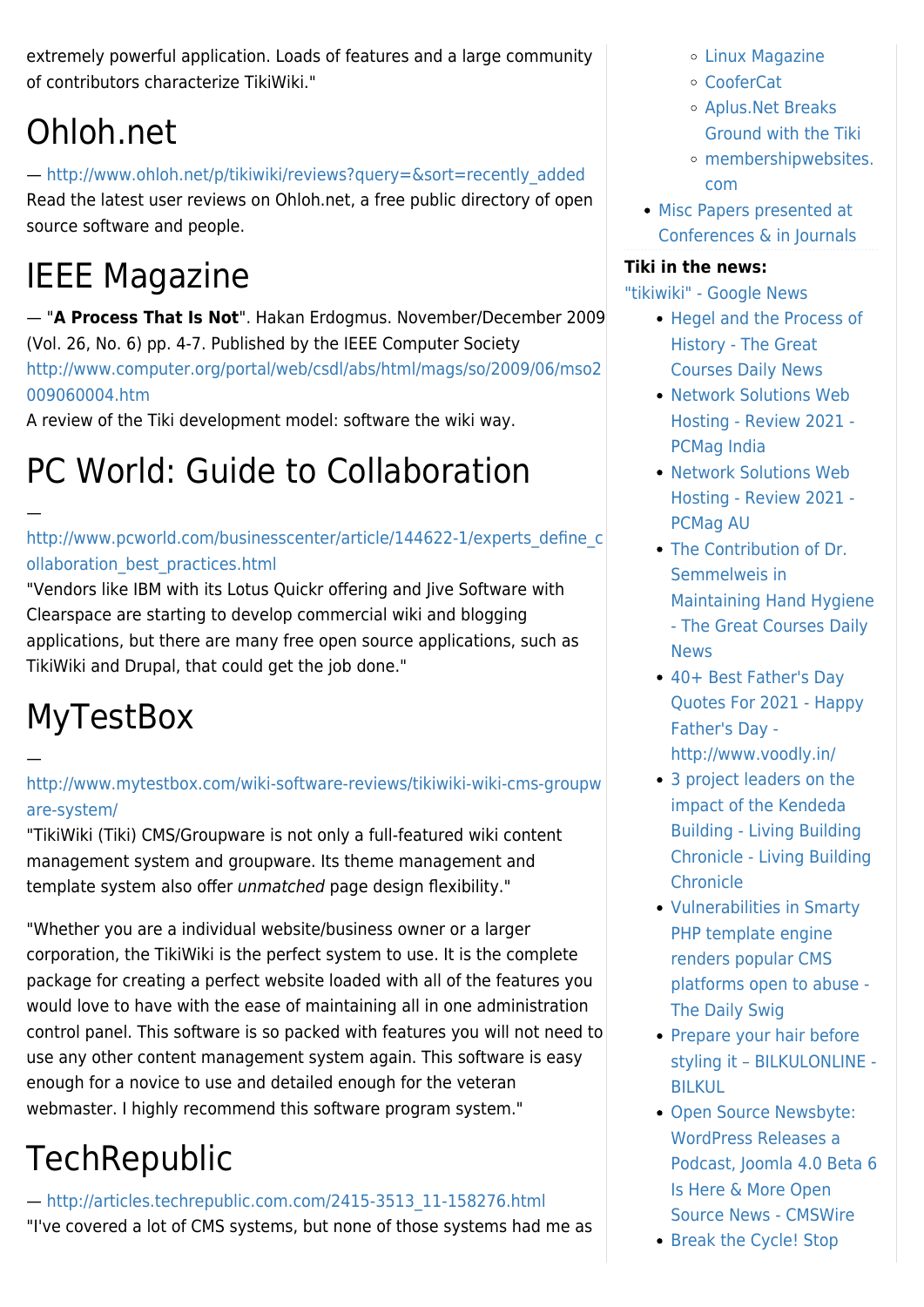wide-eyed as TikiWiki. Why? This system has a plethora of options and tools. There is so much here that, upon installation, I wasn't exactly sure where to start first. It's almost too much, but not too much to be useful. You'll probably never use 100 percent of TikiWiki's offerings; just choosing the features you'll stick with will take you a while."

[Arguments in Their Tracks](https://www.thegreatcoursesdaily.com/break-the-cycle-stop-arguments-in-their-tracks-and-feel-more-peace/) [and Feel More Peace - The](https://www.thegreatcoursesdaily.com/break-the-cycle-stop-arguments-in-their-tracks-and-feel-more-peace/) [Great Courses Daily News](https://www.thegreatcoursesdaily.com/break-the-cycle-stop-arguments-in-their-tracks-and-feel-more-peace/)

"TikiWiki is enormous. There is so much to do within the confines of this system that covering it as a whole would require a book. But fear not, we'll dig deeper into this outstanding CMS system."

"The more I use TikiWiki, the more impressed I am. I have found this system to be one of the more flexible systems available for Content Management. Even though it falls within the framework of a wiki, it can easily act as a more standard Web site."

### articledashboard.com

[http://www.articledashboard.com/Article/What-Makes-Tikiwiki-the-Best-Solution-for-Supporting-Your-Wikisite-/26](http://www.articledashboard.com/Article/What-Makes-Tikiwiki-the-Best-Solution-for-Supporting-Your-Wikisite-/269855) [9855](http://www.articledashboard.com/Article/What-Makes-Tikiwiki-the-Best-Solution-for-Supporting-Your-Wikisite-/269855)

"Now comes the big question; why TikiWiki? Why not the other Wiki engines or other PHP supported CMS which are far easier to operate?

The answer is: nowhere will you find a more comprehensive wiki software solution than in TikiWiki. It offers all the normal wiki functions mentioned above plus a lot more. It rolls the features like calendars, polls, forums, etc into one broad package."

### Incorporated Subversion

#### —<http://radio.weblogs.com/0120501/2004/06/10.html#a709>

TikiWiki Now... Tiki is something special, very special, you can have your wiki, some blogs, a discussion forum, a chat room, a shoutbox... oh and there's also content management, polling, multiple stylesheet options as they say "Your quest for a full-featured CMS/Groupware has ended!" ...

### CMS Watch

#### —<http://www.cmswatch.com/Trends/248-Does-a-sticky-Wiki-make-a-CMS?>

One major open-source wiki project, "Tiki," has achieved remarkable velocity over the past year, building out a platform of modules that includes some impressive CMS tools (all written in PHP)....the breadth and depth of participation and energy here make us think that Tiki could become the next Zope.

### UNGI

—

#### —<http://ungi.org/tiki-index.php?page=Tikiwiki>

Grâce à Tiki, vous pouvez gérer un portail communautaire permettant à ses membres de collaborer: avec une structure Wiki comme dans Wikipedia, avec près de cent modules allant des forums, aux sondages, aux outils d'analyse, aux blogues et à tous les outils que l'on trouve sur les portails.

### Tikiwiki as a "secure" wiki?

#### —<http://www.darcynorman.net/2006/02/03/tikiwiki-as-a-secure-wiki>

I'm struggling with the possibility of migrating away from MediaWiki (which doesn't handle security, by design),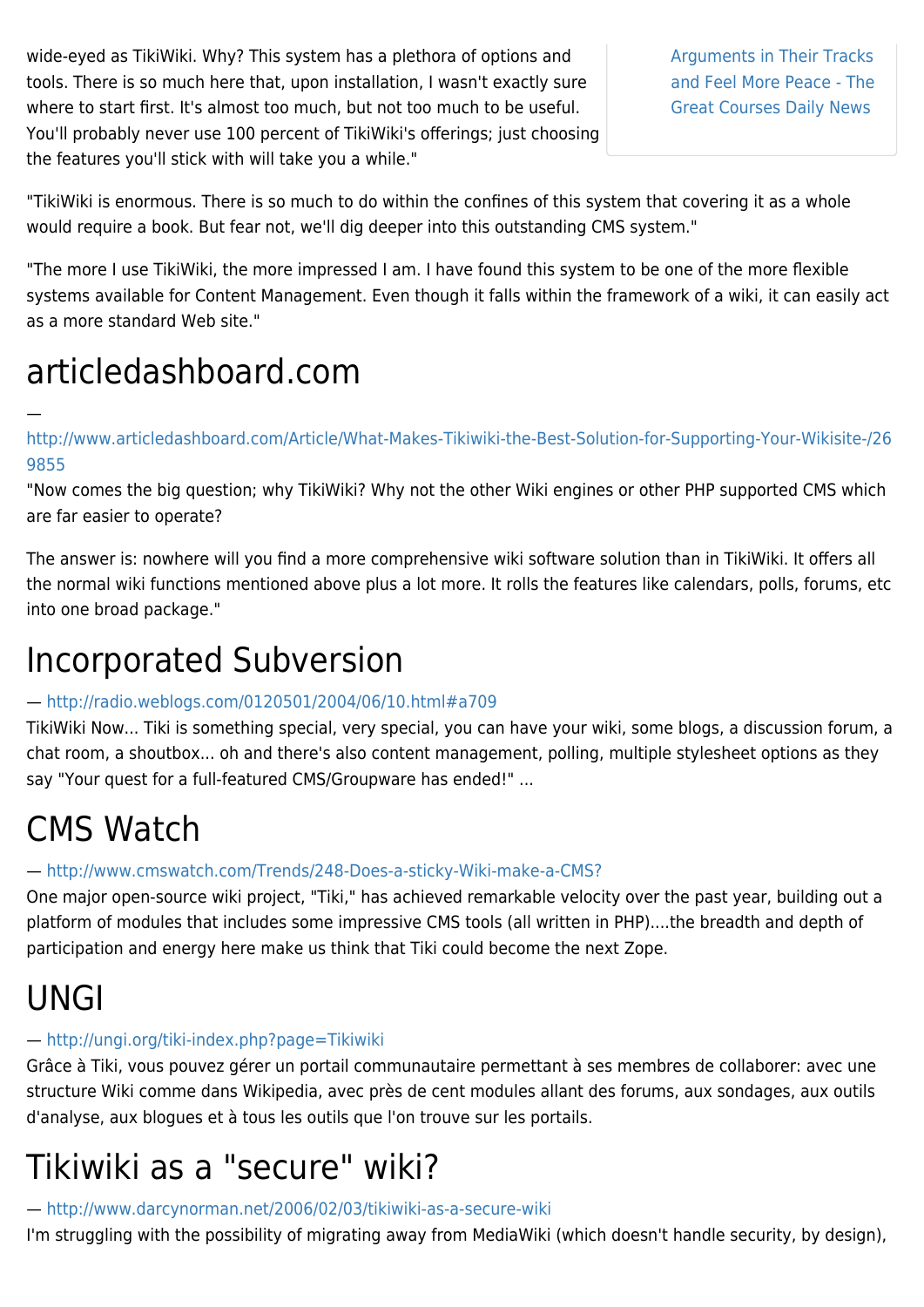or possibly adding a second "secure" wiki as an option.

I spent an hour or so this evening playing around with Tiki - some pretty fully-featured stuff (if a little "busy" as a result) that should solve any/all issues. I'll keep playing with Tiki to get a better feel for it.

### Review of Tiki

#### —<http://www.comptechlib.com/1994.html> and [http://www.msdetta.com/tikiwiki\\_cms.html](http://www.msdetta.com/tikiwiki_cms.html)

If I were to rate Tiki on a scale of 1 to 10, I would give it an 8. This is due to the lack of documentation and also due to the fact that "buggy" sections are included. In my opinion, if a feature does not work correctly, it should not be included as an option!

### Wiki Tools: Who's In The Game

#### —<http://www.informationweek.com/shared/printableArticle.jhtml?articleID=170100391>

On the strictly open-source and noncommercial front, there are several major players. Tiki has an editorial engine for submitting, editing, and approving article submissions, as well as a workflow project-management system. TWiki can be expanded dramatically with server-side plug-in modules that allow for specific handling of functions such as calendars, spreadsheets, Really Simple Syndication, and bar codes. Zwiki offers a plug-in WYSIWYG HTML editor called Epoz that supports all the major browsers. Perspective is popular with some large companies and seems to be the wiki with which many big businesses get their feet wet.

### Sourceforge Project of the Month (July 2003)

#### —<http://sourceforge.net/potm/potm-2003-07.php>

Keeping a busy web site up-to-date with fresh, engaging content is hard work. There are time lines, multiple contributors, editing of content, and the graphical layout of the site. Content Management System (CMS) is a class of software that is suppose to make all these chores easy. SourceForge.net's July project of the month, Tiki, is a project that executes on this promise and sports the latest content management features including: Wikis, Forums, Article/Submissions, Journals, templates and 370 other features. Tiki has been on SourceForge.net since October, 2002 and currently enjoys an activity ranking in the top ten of our 65,000 projects. The code is licensed under the LGPL and will run on any web server supporting PHP. The SF.NET is proud to make Tiki project of the month.

### Living Economies/Stable Money Trust

#### — [http://le.org.nz/tiki-read\\_article.php?articleId=10](http://le.org.nz/tiki-read_article.php?articleId=10)

We at Living Economies/Stable Money Trust in New Zealand have just updated our website in collaboration with CCITexternal link . We've adopted the Tiki content management system, which makes creating a versatile website very easy. In fact, it has been a quite joyful experience over the last 5 weeks, creating this website. I'm still amazed how simple and easy it is and by the many things that can be done, from directories, blogs, forums and articles to wiki pages, file and image galleries etc. just to name the basic things I have used so far.

### Cunningham & Cunningham, Inc.

#### —<http://c2.com/cgi/wiki?TikiWiki>

Tiki is fast becoming a true contender in the CMS(ContentManagementSystem) arena. Combining the powers of wiki and the modularization of P\*Nuke Tiki deserves a slot in your CMS testing.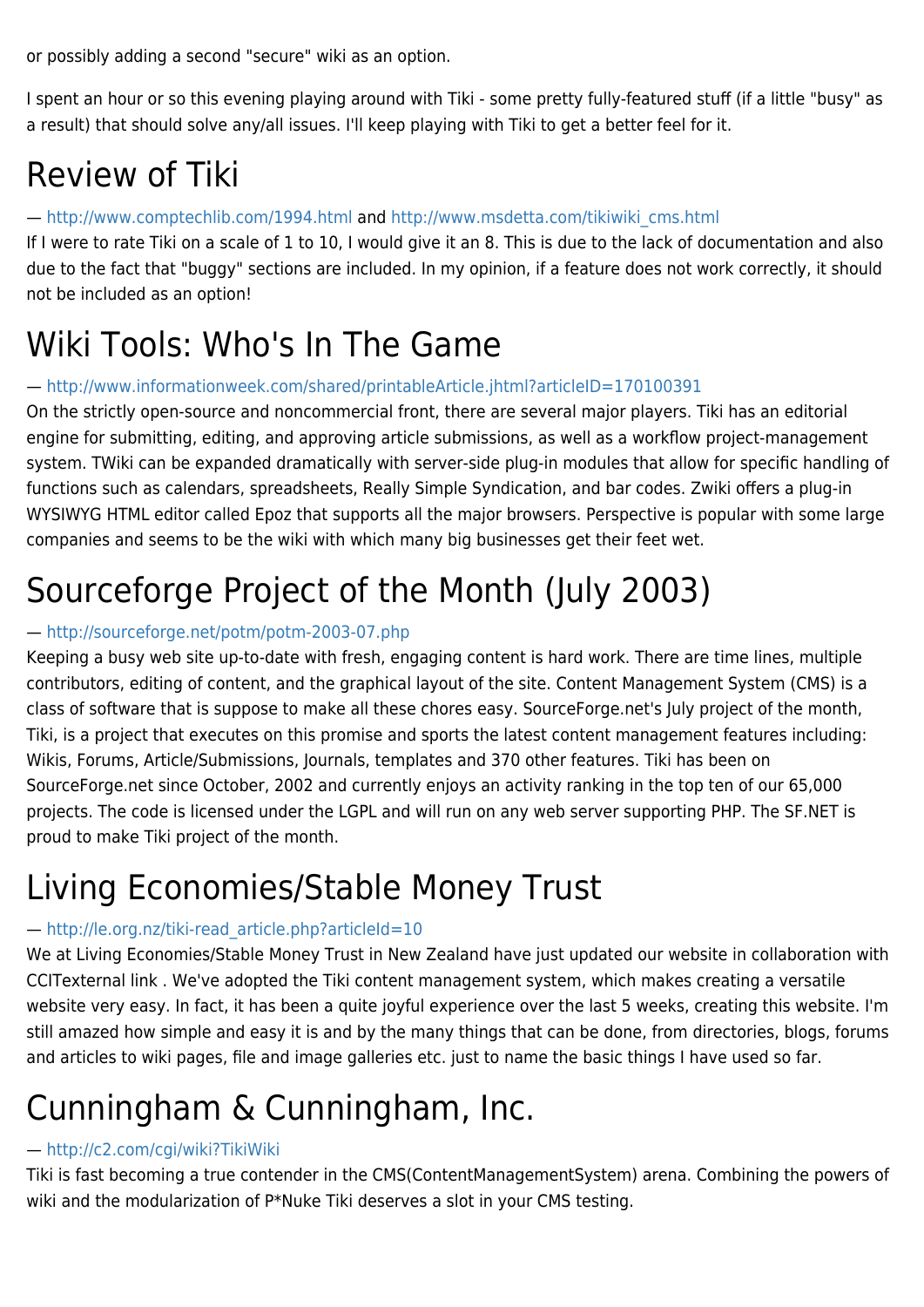### Techie Stuff — Collaboration Support

#### — [http://www.buffalopeacepeople.org/whitlock/techie\\_stuff.htm](http://www.buffalopeacepeople.org/whitlock/techie_stuff.htm)

I've been keeping an eye on this [TikiWiki](https://translation.tiki.org/TikiWiki) for awhile now and keep coming back. Partly because it's GNU freeware and partly because it appears on surface to be comprehensive, well designed/developed, and attractively easy to use.

### The Wide World of Wiki

#### —<http://radio.weblogs.com/0110222/categories/clippings/2004/06/10.html>

Now... Tiki is something special, very special, you can have your wiki, some blogs, a discussion forum, a chat room, a shoutbox... oh and there's also content management, polling, multiple stylesheet options as they say "Your quest for a full-featured CMS/Groupware has ended!" You pay for it in MB (my installation is about 37MB... to start with) but wow... it does everything and stuff you didn't know you wanted to do. It's also got a strong community... is very current... is PHP / MySQL based and ... well, it's rather good. There is a drawback though... it's too good. You couldn't just sit down a bunch of teachers and say 'hey, use this'... they'd be very scared.... you could give them simple wiki spaces to use but the extra functionality is just around the corner waiting to scare them (and if they can't play / change / explore then they can't without, well, getting scared). Getting people to use Tiki, I imagine, is like getting people to use WebCT or Blackboard... it's a cultural thing... a developing thing... a 'commitment' thing. I want to use it but don't know if I'd inflict it on others until I was going to say 'hey.... here's your new 'everything'... if you know what I mean... but I am tempted (an could well be wrong!)

### WordPress, TextPattern and Tiki

#### —<http://birdhouse.org/blog/2004/06/06/wordpress-textpattern-tikiwiki>

Despite the name, Tiki is much more than a Wiki — more a portal app with tons of built-in modules: blogs, articles, polls and surveys, quizzes, file browsers, forums, etc. Really quite amazing how inclusive it is. For the right kind of site, it would be great to have all of this under one roof. If I were building the J-School intranet again from scratch, I'd consider an all-in-one package before piecing things together and writing custom code to fill in the gaps — the benefit of using a single login alone would be worth a lot. The inevitable downside of throwing the kitchen sink at the problem is that none of the modules are as sophisticated or as well-cared-for as the more specialized apps I've already got filling those roles. For publishing a single blog, it's a matter of swatting mosquitos with an elephant gun - 95% of the app will go unused, and the blogging module will never have the care or momentum you get from an app backed by dozens of coders dedicated to doing a single app right. Nevertheless, Tiki feels nicely put together, and got me thinking about the possibilities of using an integrated portal app like this for other projects.

## The Hindu

#### —<http://www.hindu.com/biz/2004/04/12/stories/2004041202441900.htm>

Another product, also developed through PHP, tried out by this author recently, is the multi-purpose program, `TikiWiki' [\(http://tikiwiki.org](http://tikiwiki.org)), a tool that can be used to build web applications such as Portals, Blogs and Wikis (a Wiki is a web site with pages that can be edited by anyone on the Net). As the installation process is almost similar to the one described above, it is not elaborated here.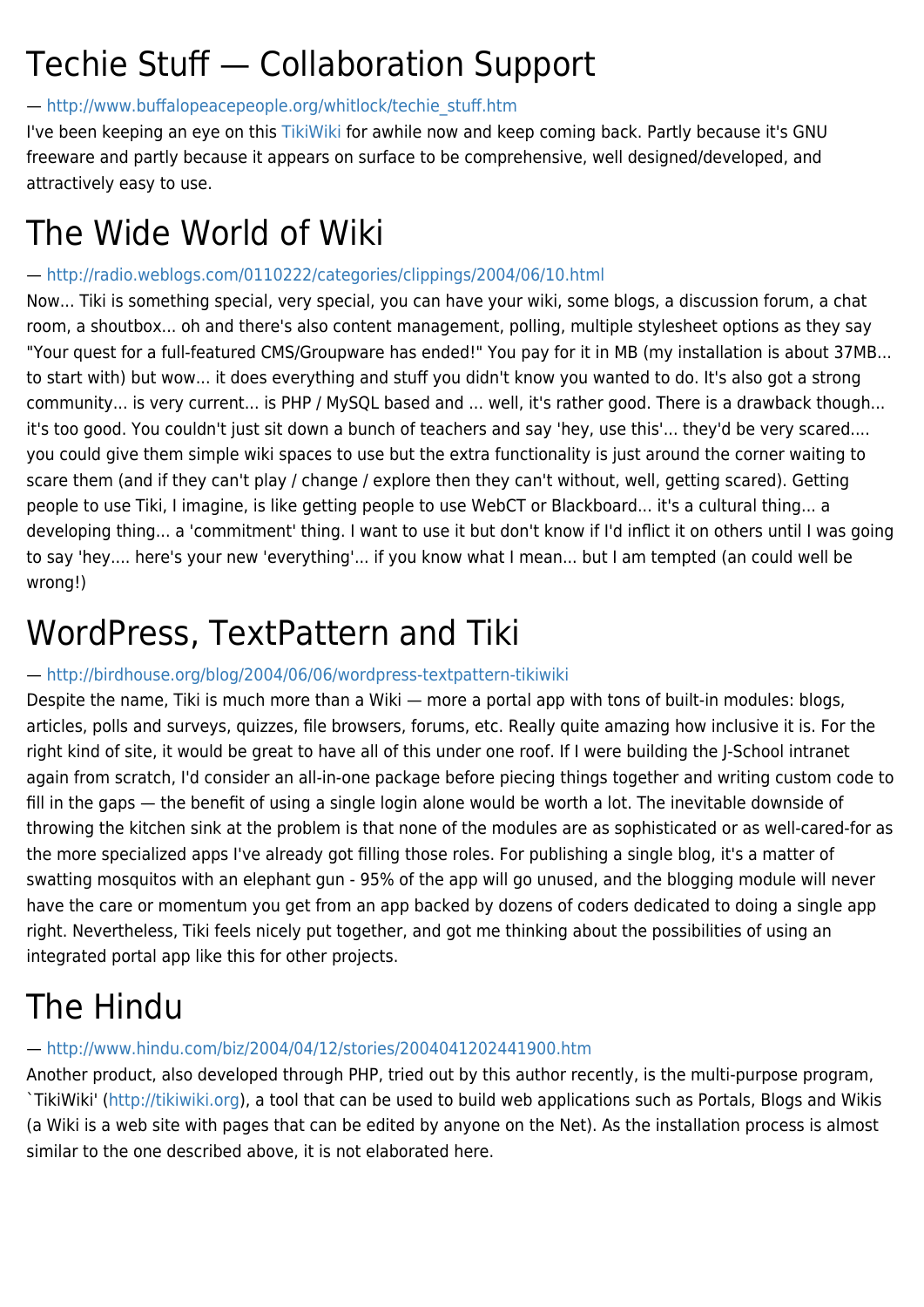### DIDET — Digital Libraries for Global Distributed Innovative Design, Education and Teamwork

#### —<http://www.didet.ac.uk/system/index.htm>

The DIDET project used the open source wiki product 'Tikiwiki' to create LauLima. Tiki was extensively customised and enhanced to produce LauLima which incorporates a learning environment and digital library, both with a powerful permissions system.

### Linux Magazine

#### — [http://www.linux-mag.com/2003-07/potm\\_01.html](http://www.linux-mag.com/2003-07/potm_01.html)

Content — any content — in the wiki can be changed, extended, or created anew at any time by any user (although some access controls are typically available). In fact, a wiki is largely a content management system, where the wiki itself is just one way to organize and present the information.

And that's the kernel of the idea behind Tiki, or just Tiki, an expansive wiki that also provides for articles, file and image galleries, forums, weblogs, and many other forms of sharing information. At more than 250,000 lines of code, and more than 375 different features, the Tiki developers describe their work as "A catch-all PHP application, so you don't have to install so many!"

### CooferCat

#### —<http://www.coofercat.com/2003/00000009.html>

Tiki is one cool product. It's incredibly configurable, customisable and extensible (and many other buzzwords besides). You can get it running in about 10 minutes, but also spend ages getting it "just the way you want".

Tiki is way more than a Wiki - it's a "one size fits all" application that includes countless other features, like forums, FAQs, articles, etc etc. It's a "next generation" application that relies extensively on a backend database to store configuration and data. That makes it a degree more complex than something that uses config files, but it's easily worth it. The fine grained permissions model of Tiki means that you can assign specific abilities to groups of users. Also, the feature enable/disable capability means that you can switch off bits of Tiki you don't want, removing the need to maintain permissions or content in them.

### Aplus.Net Breaks Ground with the Tiki

#### —<http://www.hostingknowledge.net/index/article/9/598>

The Tiki CMS offers great benefits beyond keeping in contact with customers and facilitating teamwork. Customer satisfaction can be improved through the Tiki communication channels, such as forums, polls, surveys, etc. The Tiki can also help businesses reduce costs by improving productivity of employees via the collaboration tools offered. Additionally, revenue can be increased utilizing the Tiki by upselling the existing customer base and selling advertisement space on the high traffic content pages. The unique nature of this tool and its many advanced features can also help businesses beat the competition by being the first to market with innovative products.

### membershipwebsites.com

#### —<http://www.membershipwebsites.com/article.cfm/id/44959>

If I were to rate TikiWiki on a scale of 1 to 10, I would give it an 8. This is due to the lack of documentation and also due to the fact that "buggy" sections are included. In my opinion, if a feature does not work correctly, it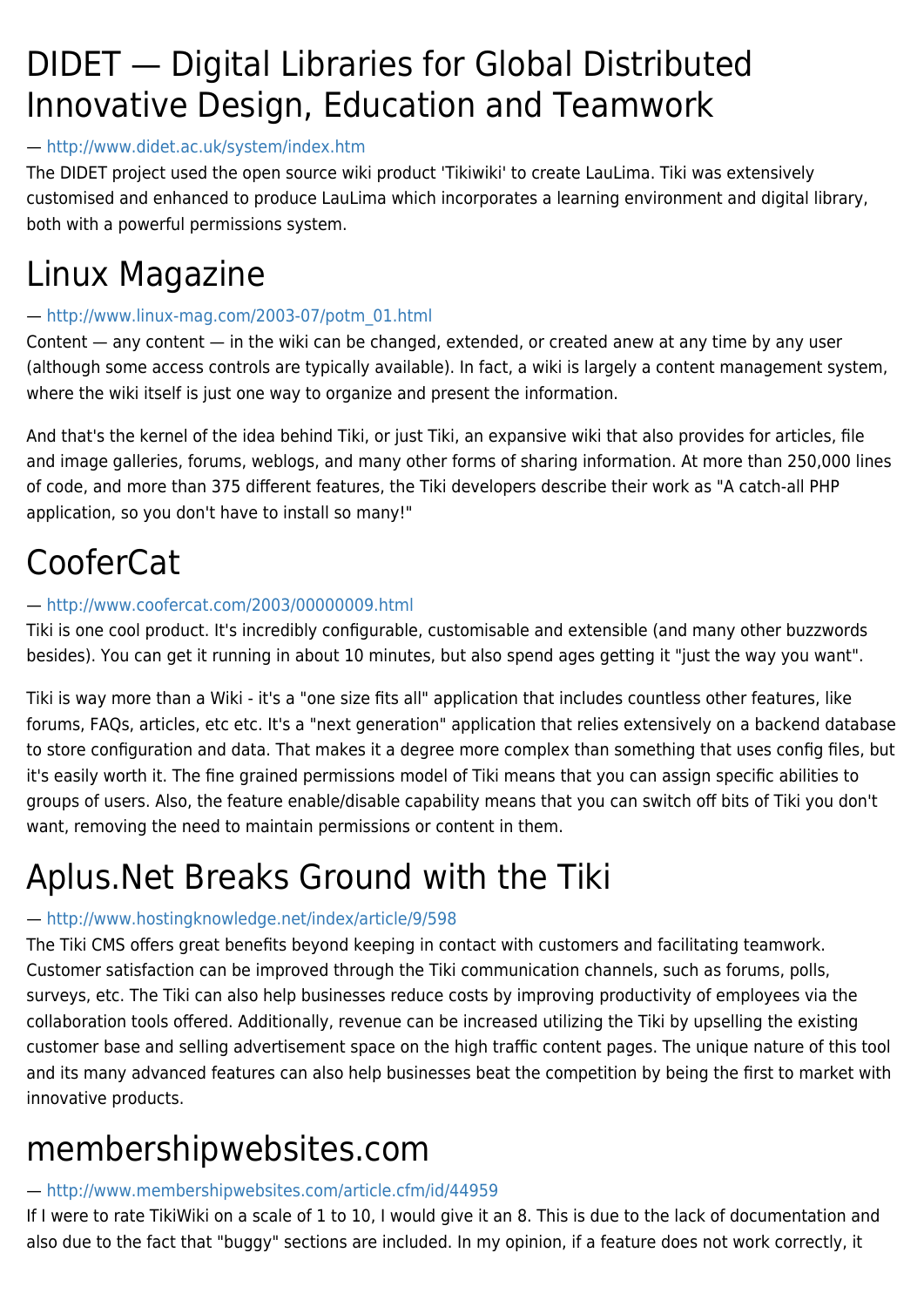# Misc Papers presented at Conferences & in Journals

Each has some reference to TikiWiki. The papers themselves are not included but links to ?open? sources for each. Note the text in the following tables is taken from a zotero report. Hopefully there will be direct access some time in the near future see [Zotero.](http://dev.tiki.org/Zotero)

| Computer literacy and attitudes towards e-learning among first year medical students |                              |
|--------------------------------------------------------------------------------------|------------------------------|
| <b>Type</b>                                                                          | Journal Article              |
| Author                                                                               | T. M Link                    |
| Author                                                                               | R. Marz                      |
| Publication                                                                          | <b>BMC Medical Education</b> |
| Volume                                                                               | 6                            |
| <b>Issue</b>                                                                         | 1                            |
| Pages                                                                                | 34                           |
| Date                                                                                 | 2006                         |
| Library Catalog                                                                      | Google Scholar               |
| http://www.biomedcentral.com/1472-6920/6/34/                                         |                              |

#### **New method using Wikis and forums to evaluate individual contributions in cooperative work while promoting experiential learning:: results from preliminary experience**

| <b>Type</b>                                                                                  | Conference Paper                                                   |
|----------------------------------------------------------------------------------------------|--------------------------------------------------------------------|
| Author                                                                                       | X. de Pedro Puente                                                 |
| Date                                                                                         | 2007                                                               |
| Proceedings Title                                                                            | Proceedings of the 2007 international Symposium on<br><b>Wikis</b> |
| Pages                                                                                        | $87 - 92$                                                          |
| http://www.wikisym.org/ws2007/publish/dePetro WikiSym2007 ContributionsInCooperativeWork.pdf |                                                                    |
| http://portal.acm.org/citation.cfm?id=1296951.1296961#                                       |                                                                    |

| One Is Not Enough: A Hybrid Approach for IT Change Planning |                 |
|-------------------------------------------------------------|-----------------|
| <b>Type</b>                                                 | Journal Article |
| Author                                                      | S. Hagen        |
| Author                                                      | N. Edwards      |
| Author                                                      | L. Wilcock      |
| Author                                                      | J. Kirschnick   |
| Author                                                      | J. Rolia        |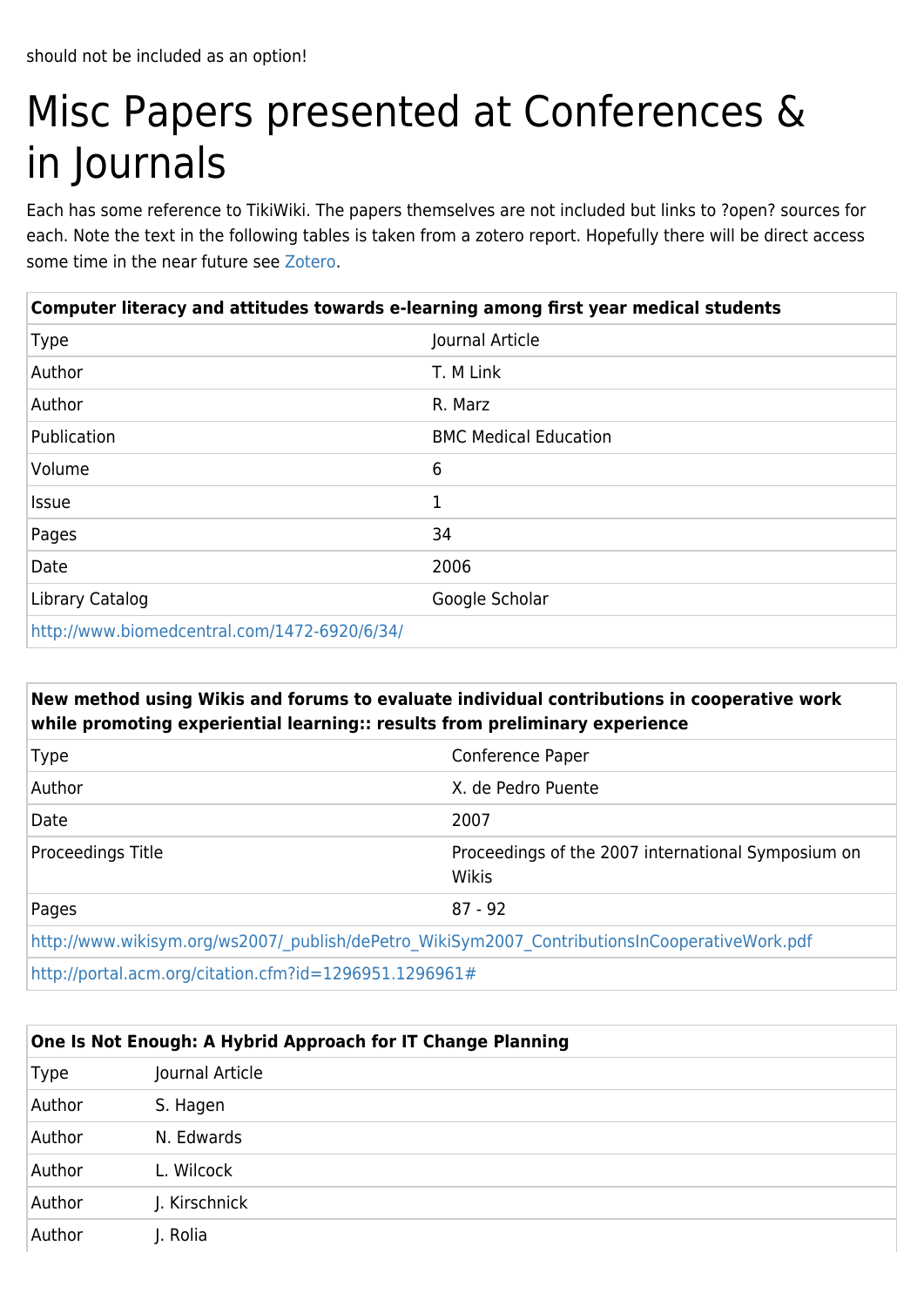| Publication          | Integrated Management of Systems, Services, Processes and People in IT                                                                                                                                                                                                                                                                                                                                                                                                                                                                                                                                                                                                                                                                                                                   |
|----------------------|------------------------------------------------------------------------------------------------------------------------------------------------------------------------------------------------------------------------------------------------------------------------------------------------------------------------------------------------------------------------------------------------------------------------------------------------------------------------------------------------------------------------------------------------------------------------------------------------------------------------------------------------------------------------------------------------------------------------------------------------------------------------------------------|
| Pages                | $56 - 70$                                                                                                                                                                                                                                                                                                                                                                                                                                                                                                                                                                                                                                                                                                                                                                                |
| Date                 | 2009                                                                                                                                                                                                                                                                                                                                                                                                                                                                                                                                                                                                                                                                                                                                                                                     |
| <b>Short Title</b>   | One Is Not Enough                                                                                                                                                                                                                                                                                                                                                                                                                                                                                                                                                                                                                                                                                                                                                                        |
|                      | Library Catalog Google Scholar                                                                                                                                                                                                                                                                                                                                                                                                                                                                                                                                                                                                                                                                                                                                                           |
| Abstract             | We propose a novel hybrid planning approach for the automated generation of IT change<br>plans. The algorithm addresses an abstraction mismatch between refinement of tasks and<br>reasoning about the lifecycle and state-constraints of domain objects. To the best of our<br>knowledge, it is the first approach to address this abstraction mismatch for IT Change<br>Management and to be based on Artificial Intelligence planning techniques. This has several<br>advantages over previously existing research including increased readability, expressiveness,<br>and maintainability of the descriptions. We developed the foundations of the approach and<br>successfully validated it by applying it to change request planning for TikiWiki, a Content<br>Management System. |
| http://bit.ly/cvwheL |                                                                                                                                                                                                                                                                                                                                                                                                                                                                                                                                                                                                                                                                                                                                                                                          |

<http://www.springerlink.com/content/k114t747r4216717/>

|                            | TikiWiki: a tool to support engineering design students in concept generation                               |
|----------------------------|-------------------------------------------------------------------------------------------------------------|
| <b>Type</b>                | Conference Paper                                                                                            |
| Author                     | A. Wodehouse                                                                                                |
| Author                     | H. Grierson                                                                                                 |
| Author                     | $W.$ J. Ion                                                                                                 |
| Author                     | N. Juster                                                                                                   |
| Author                     | A. Lynn                                                                                                     |
| Author                     | A. L. Stone                                                                                                 |
| Date                       | 2004                                                                                                        |
|                            | Proceedings Title International Engineering and Product Design Education Conference, Delft, the Netherlands |
| <b>Short Title</b>         | TikiWiki                                                                                                    |
| Library Catalog            | Google Scholar                                                                                              |
| http://bit.ly/a7LCgQ (pdf) |                                                                                                             |

| WikiWikiWebs: New Ways to Communicate in a Web Environment                    |                 |
|-------------------------------------------------------------------------------|-----------------|
| <b>Type</b>                                                                   | Journal Article |
| Short Title                                                                   | WikiWikiWebs    |
| Library Catalog                                                               | Google Scholar  |
| http://www.ala.org/ala/mgrps/divs/lita/ital/252006/2501mar/communications.cfm |                 |

| <b>CMS The Wiki Way</b> |                  |
|-------------------------|------------------|
| Type                    | Magazine Article |